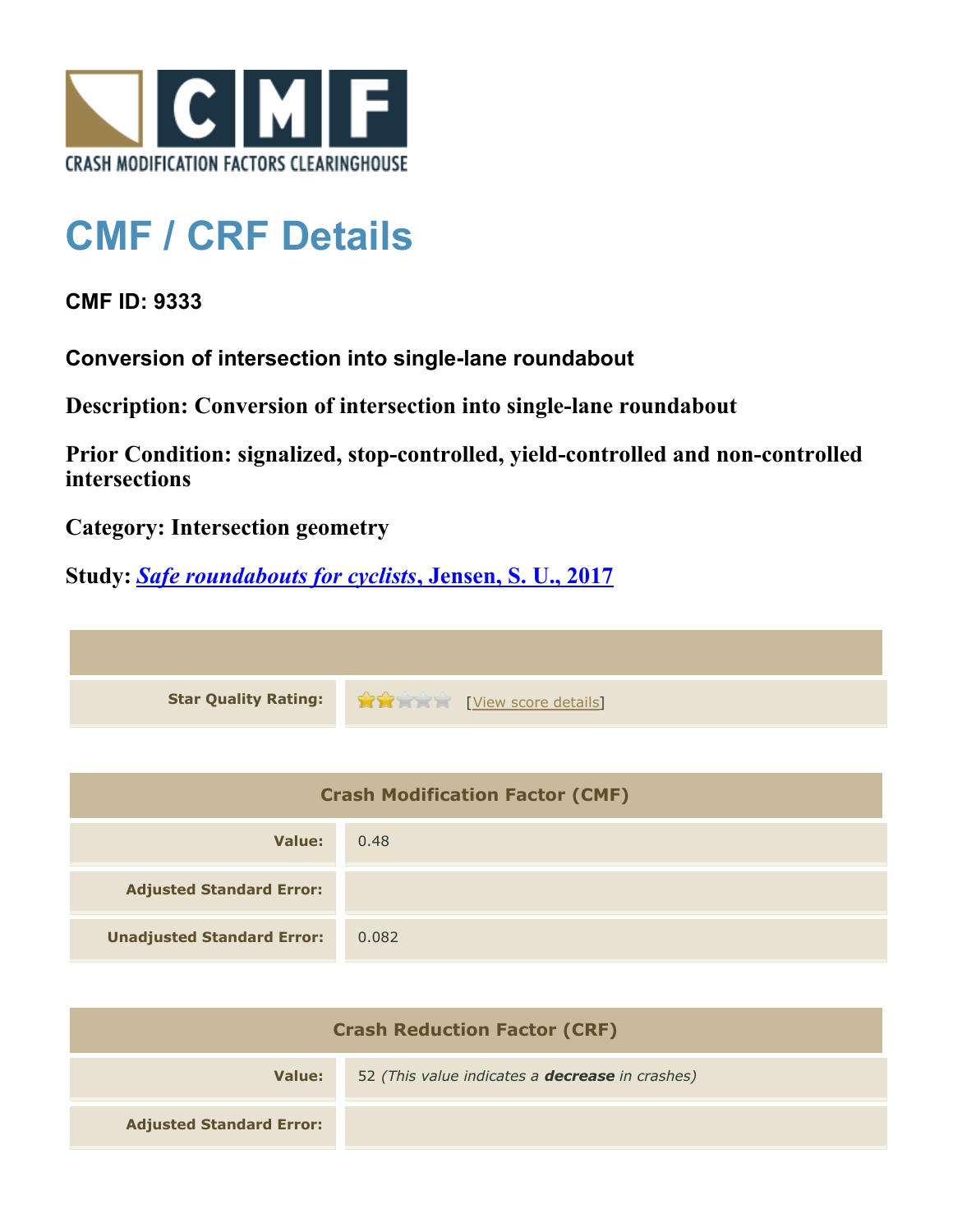| <b>Applicability</b>       |                   |
|----------------------------|-------------------|
| <b>Crash Type:</b>         | Other             |
| <b>Crash Severity:</b>     | All               |
| <b>Roadway Types:</b>      | Not specified     |
| <b>Number of Lanes:</b>    |                   |
| <b>Road Division Type:</b> | All               |
| <b>Speed Limit:</b>        | 40km/h to 130km/h |
| <b>Area Type:</b>          | Rural             |
| <b>Traffic Volume:</b>     |                   |
| <b>Time of Day:</b>        | All               |

## *If countermeasure is intersection-based*

| <b>Intersection Type:</b>         | Roadway/roadway (not interchange related) |
|-----------------------------------|-------------------------------------------|
| <b>Intersection Geometry:</b>     | No values chosen.                         |
| <b>Traffic Control:</b>           | Not specified                             |
| <b>Major Road Traffic Volume:</b> |                                           |
| <b>Minor Road Traffic Volume:</b> |                                           |

| <b>Development Details</b>      |  |
|---------------------------------|--|
| <b>Date Range of Data Used:</b> |  |
| <b>Municipality:</b>            |  |
| State:                          |  |